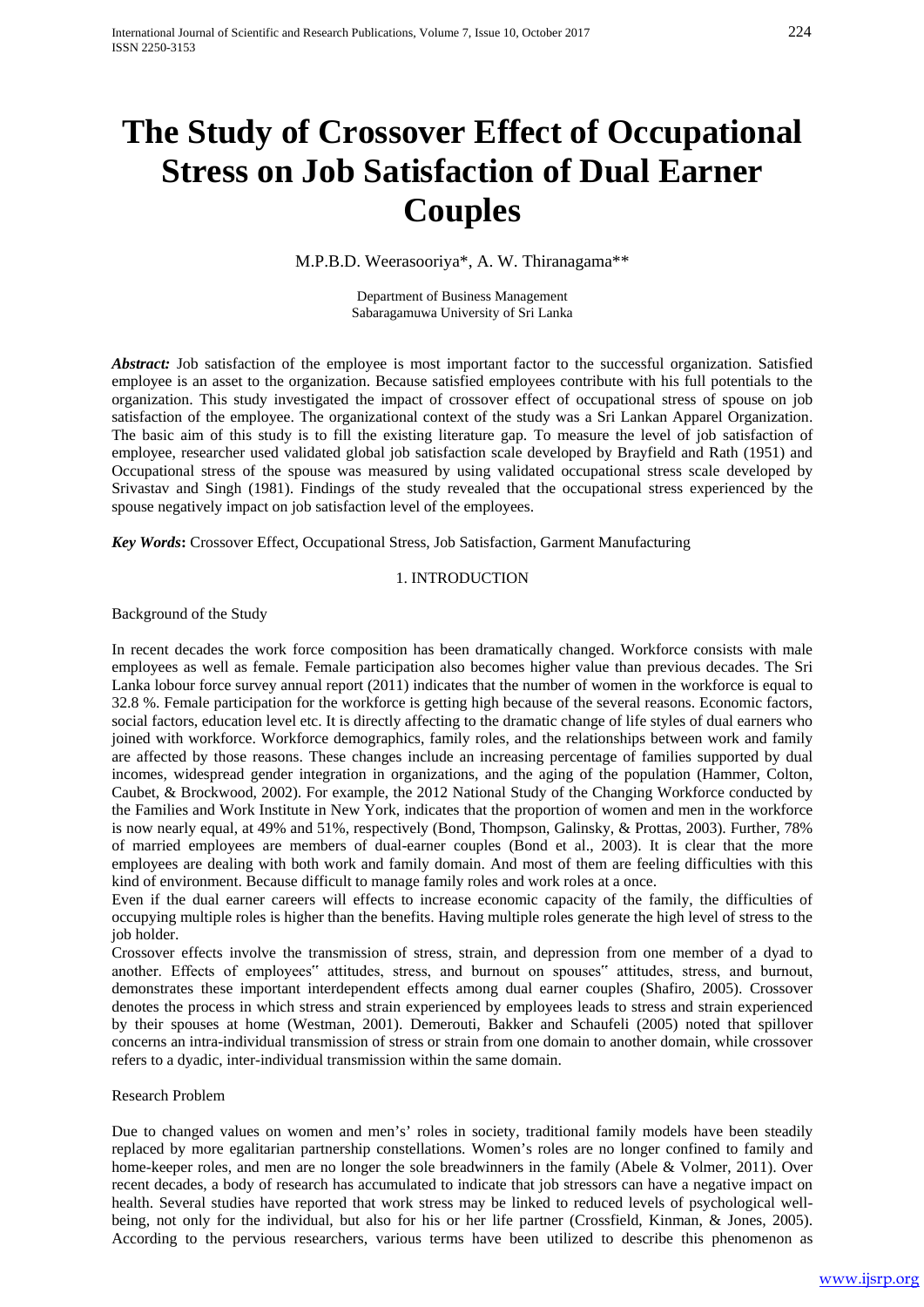Negative spillover; Carryover; Contagion of stress; Stress transmission; and Stress transference. In recent years, the term "crossover" has become more commonly used (Westman, 2002). The process that occurs when a stressor or psychological strain experienced by one person affects the level of strain of another person is referred to as crossover (Westman, 2001). Crossover is a dyadic, inter-individual transmission of well-being between closely related individuals that occurs within a particular domain such as the workplace or the family (Bakker, 2007).

Early studies of stress crossover focused on the relationship between the demands of a male worker's job and the resulting psychological strain for his wife or cohabiting partner (Crossfield, Kinman, & Jones, 2005). Direct stress crossover is indicated by a correlation between the stress reported by one person and the strain indicated by another (Song, Foo, Uy, & Sun, 2011). The crossover process should be further investigated in couples where male and female partners have working roles of equivalent status, where they are likely to experience workplace stressors that are similar in nature and degree (Crossfield, Kinman, & Jones, 2005).

Job satisfaction can simply be defined as how people feel about their jobs. It is the attitude that an individual carries towards a job, also known as the general disposition towards a job. It can be defined as a pleasurable (or unpleasurable) emotional state because of the appraisal of one's job, an affective reaction to one's job, and an attitude a person carries towards his job. (Bajpai, Dave, & Bajpai, 2015). According to the Ssalim and Haq (2015) job satisfaction is a synchronization of what an organization requires of its employees and what the employees are seeking of the organization. Countless studies have been conducted examining the effects of job satisfaction on important workplace attitudes and behaviors of employees. Satisfied employee is a productive employee (Salim & Haq, 2015). Job satisfaction relates to employee's personal evaluation of jobs against those issues that are essentially considerable to them. As emotions and feelings are involved in Such assessments, employees" levels of job satisfaction may impact significantly on their personal, social and work lives, and as such, also influence their behavior at work, (Sempane, Rieger & Roodt, 2002).

Job satisfaction level can be judge on variousc parameters. It is leadership, supervision, compensation, recognition, employee's role, work climate, team work, job security, job content, technology suggestions, training and development, company image, facilities, advancement opportunities, role clarity, performance appraisal system, employee's suggestion (Salim & Haq, 2015). When we considering past researcher's findings they have find out that several factors affecting on job satisfaction of the employees. Lawrence (2005) listed down the following ten representatives for job satisfaction: type of work, job security, company, advancement, coworkers, pay, supervision, hours, benefits & working conditions. Job satisfaction is the result of effect of so many factors. The terms are highly personalized, as the level of satisfaction differs from time to time and situation. Moreover, the attitude of any employee affects a lot. One gets satisfaction in any of the activities depending upon how he/she perceives the situation and what is expected in exchange of effort. There may be the difference between two employees, working at a different place and on different cadres. It all depends upon viewing of the situation and the effect of rest of the factors which are crucial at any point of time (Salim & Haq, 2015).

Ouyang, Sang, Li and Peng (2014) revealed that emotional intelligence, organizational justice, job insecurity and job satisfaction were significantly correlated with each other. Structural equation modeling indicated that emotional intelligence can significantly influence job satisfaction and the relationship between EI and satisfaction was partially mediated by organizational justice and job insecurity. Skogstad, Aasaland, Nielsen, Hetland, Matthiesen and Einarsen, (2014) found that there is a relationship between leadership styles and job satisfaction. Okwaraji and Aguwa (2015) reported that job satisfaction was negatively affected by psychological distress and burnout especially the emotional exhaustion component of burnout. In other hand Adenuga, (2015) found that there is significant relationship in the occupational stress and job satisfaction.

According to above literature it shows that the direct factor effecting on job satisfaction of the employee. However none of those studies have investigated the impact of indirect factor on job satisfaction like crossover of occupational stress. Hence researcher attempt to find out the impact of occupational stress experienced by spouse on job satisfaction of employee. Thus research problem that need to be find answer through this study is,

# **Does the crossover of occupational stress in dual earner careers have an impact on their job satisfaction?**

# Hypothesis

H1: There is a significant impact of occupational stress level of spouse on job satisfaction of employees.

# Objective of the Study

To identified the impact of crossover of occupational stress on job satisfaction of employees.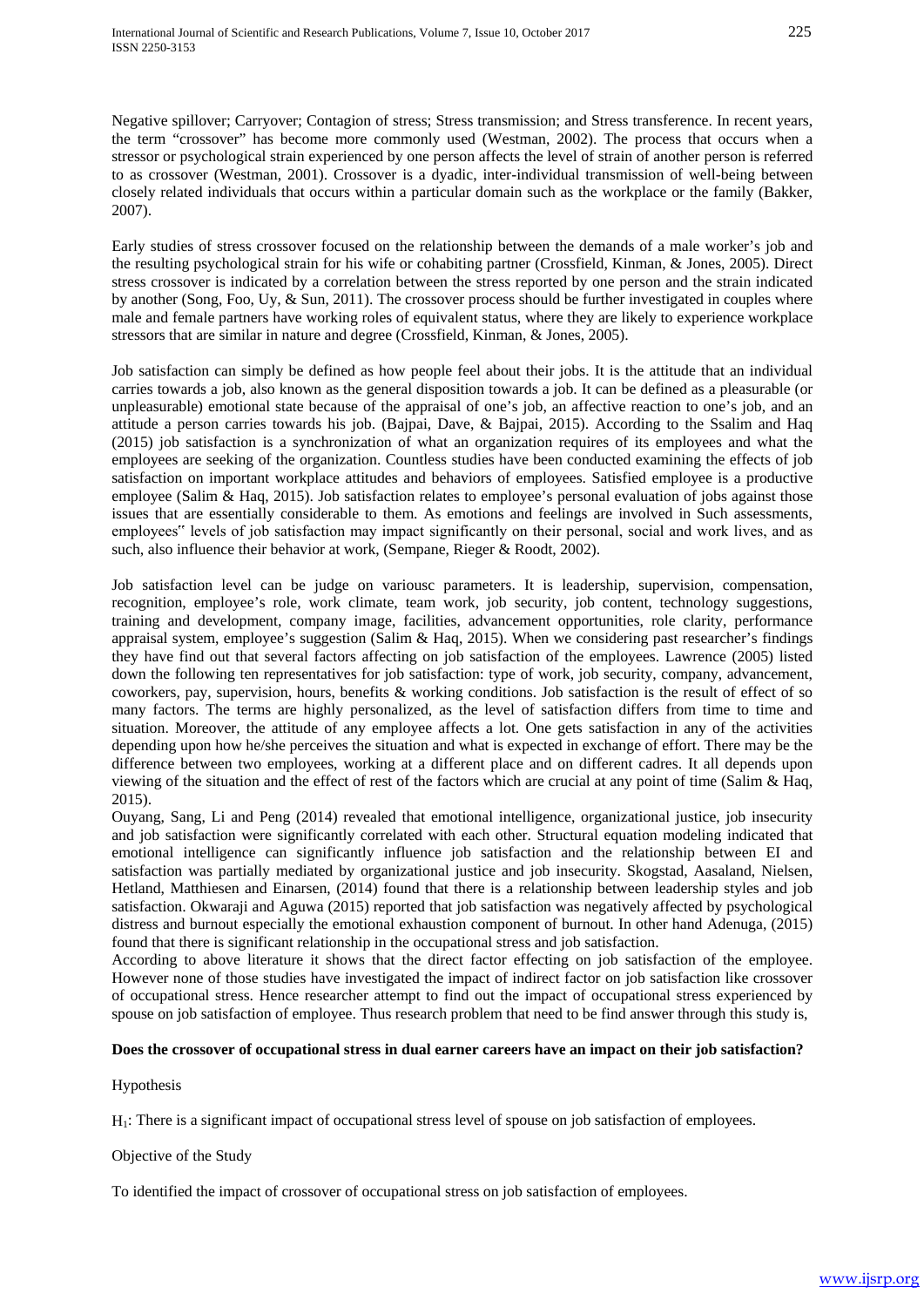# 2. LITERATURE REVIEW

#### Occupational Stress

The stress is a burning issue in modern society. The effect of stress is a deviation from the existing physical and psychological condition of human life (Fernando, 2007) Stress is considered to be one of the main themes in the research for last two decades and a significant growth observe in researchers" interest as a concern to both employers and employees (Hochwarter, Perrewe, Meurs & Kacmar; Cartwright, as cited in Rahim, 2010).

Luthans (2000) has explained that stress is usually thought of negative terms. It is thought to be caused by something bad which harmfully impacts the human lives, including workers. According to the Nelson and Quick as cited in Fernando (2007) stress is an important topic in organizational behavior, in part due to the increase in competitive pressures that take a toll on workers and manager alike.

"Occupational stress is defined as the harmful physical and emotional response that occurs when job requirements do not match with the worker's capabilities, resources and needs" (National Institute of Occupational Safety and Health).

Selye as cited in Jayashree, (n.d) defines stress as "a dynamic activity where in an individual is confronted with an opportunity, constraint or demand". Organizational stress arises due to lack of person- environment fit. Stress is a term in psychology and biology borrowed from physics and engineering and first used in the biological context in 1930s. Work related stress is the response people may have when presented with work demands and pressures that are not matched to their knowledge and abilities and which challenge their ability to cope (Rao & Borkar, 2012). According to the National Institute of Occupational Safety and Health (1999) Work stress is defined as the harmful physical and emotional responses that occur when job requirements do not match the worker"s capabilities, resources, and needs. Weerasinghe and Batagoda, (n.d) indicated that job stress is considered as the harmful physical and emotional response that occurs when there is a poor match between job demand and capabilities resources and need of employees. Beehr and Newman (as cited in Malik, 2011) define occupational stress as "A condition arising from the interaction of people and their jobs and characterized by changes within people that force them to deviate from their normal functioning."

The occupational stress should not be considered as a problem of an organization alone. In general, an economy and a society consist of so many socio and economic institutions. These institutions are inter-related in nature. Hence, it should be understood that if the stress of an individual worker not only affects the institution or organization but also other institutions and organization of an economy as well (Fernando, 2007). Steers (as cited in Jayashree, n.d) indicate that, "Occupational stress has become an important topic for study of organizational behavior for several reasons." 1. Stress has harmful psychological and physiological effects on employees, 2. Stress is a major cause of employee turnover and absenteeism, 3. Stress experienced by one employee can affect the safety of other employees, 4. By controlling dysfunctional stress, individual and organization can be managed more effectively.

Cartwright and Cooper as cited in Rehman, Khan, Afzal, Akhter, & Ali, (2010) further pointed out that in the short term stress can lead the employees to stomach disorder, headaches, sleeplessness, emotional distress and loss of energy/motivation, and in the long term it can result in serious illness and even early death, most likely due to cardiovascular disease (heart diseases). Furthermore, job stress appears to be endemic to the current workplace. Palmer et al (as cited in Park, 2007) suggest that stressed workers are also more likely to be unhealthy, poorly motivated, less productive and less safe at work. And their organizations are less likely to succeed in a competitive market. By some estimates work-related stress costs the national economy a staggering amount in sick pay, lost productivity, and health care and litigation costs.

Malik, (2011) argued that Stress can undermine the achievement of goals, both for individuals and for organizations. If key staff and large number of workers are affected, work stress may challenge the healthiness and performance of their organization. Furthermore Malik, (2011) has explained that Unhealthy organizations do not get the best from their workers and this may affect not only their performance in the increasingly competitive market but eventually even their survival. Moreover Leka (as cited in Malik, 2011) indicated that consequences of occupational stress under following two categories. When affected by work stress people may: become increasingly distressed and irritable, become unable to relax or concentrate, have difficultly thinking logically and making decision, enjoy their work less and feel less committed, feel tired, depressed, and anxious, have difficulty sleeping, experience serious physical problem such as heart disease, increases in blood pressure and headaches.

There are number of workplace factors, called job stressors that make jobs stressful and difficult for number of employees in services as well as manufacturing industries. Additional stressors concern interpersonal relationships at work, such as conflicts with the behavior of supervisors, conflicts with colleagues, conflicts with subordinates and conflicts with management policies (Paul, Kahn, Byosiere, Taylor and Paul as cited in Rehman, Khan, Afzal, Akhter, & Ali, 2010). Rehman, Khan, Afzal, Akhter, and Ali, (2010) further pointed out that there are some other stressors in the organizational context, such as having insufficient resources to do the job (e.g., defective equipment or inadequate supplies), or low salaries structure.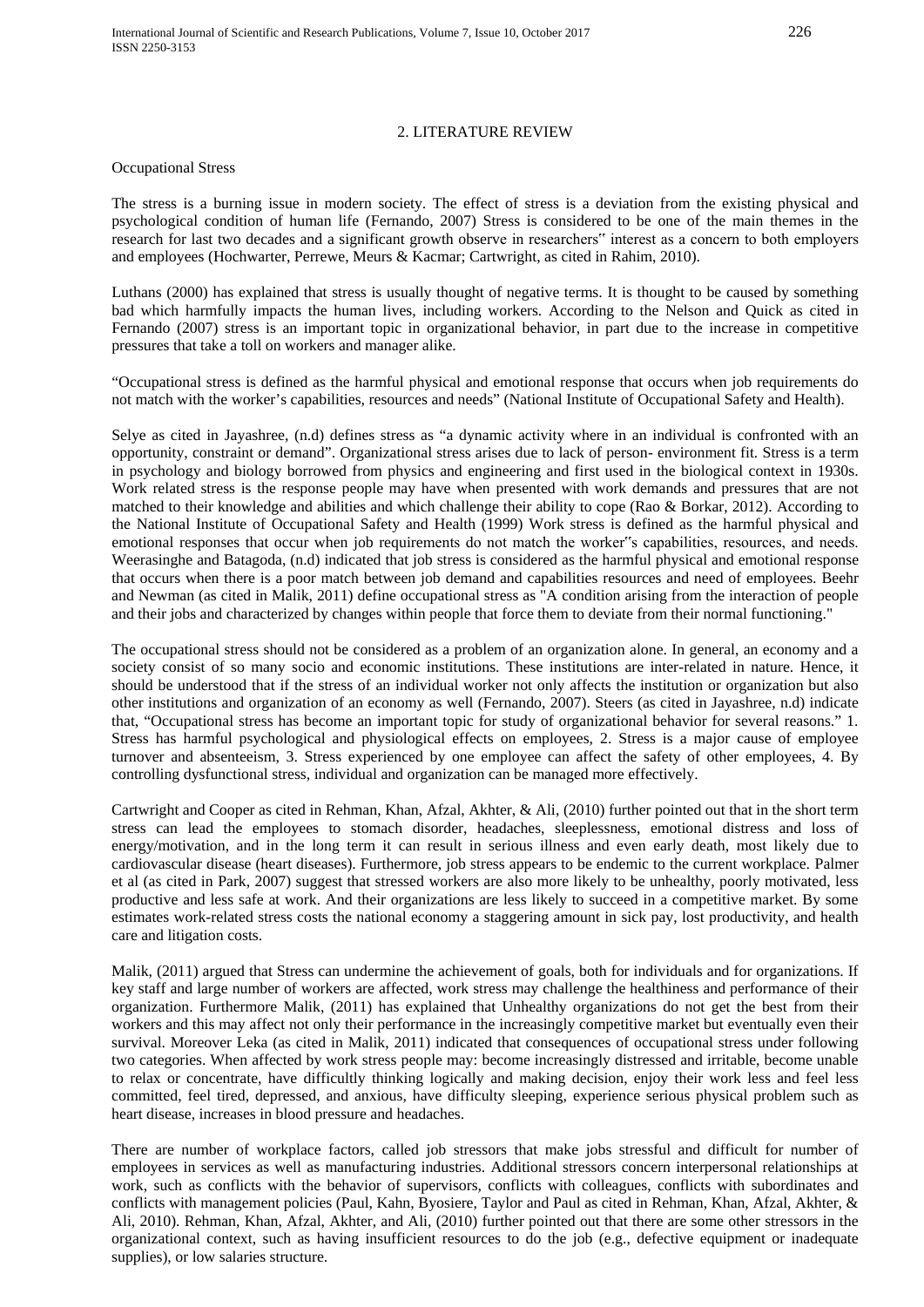People react to stress in different ways. Some coping is much better than others and suffering fewer of the harmful effects of stress. Just as stress differs as a function of the individual, it also differs as a function of one's type of occupation. Some occupations are, of course, inherently more stressful than others. All of the stress-strain-health relationships have an obvious impact on the organization and industry. Occupational stress is becoming increasingly globalized and affects all countries, all professions and all categories of workers, as well as families and society in general Ahmad and Ahmad (as cited in Malik, 2011).

## Crossover Effect

The process that occurs when a stressor or psychological strain experienced by one person affects the level of strain of another person is referred to as Crossover. Westman (as cited in Schaufeli, Bakker, & Demerouti, 2005). Bisides Bakker (2012) define that crossover as job strain experienced by an individual may lead to strain being experienced by the individual's partner at home. For example, a person who feels chronically fatigued and has become cynical about the meaning of work may transfer such feelings and attitudes to the partner during conversations at home.

Similarly Schaufeli, Bakker, & Demerouti (2005) indicated that Crossover is a dyadic, inter-individual transmission of stress or strain that occurs within a particular domain such as the workplace or the family.

In examining the stress crossover Westman (as cited in Song, Foo, Uy, & Sun, 2011) define Crossover is the transfer of affective experiences across individuals. Song, Foo, Uy, & Sun, (n.d) explain that Crossover effects depict a dyadic process whereby each spouse transmits and catches the effect of the other spouse. In a typical weekday, crossover is likely to happen at home either in the early morning or in the evening when couples interact with each other. Because work is an important life domain, stress at work can carry over to the family domain, (Song, Foo, Uy, & Sun, 2011)

When we considering the previous research studies various models are proposed to explain stress crossover, more specifically Westman (as cited in Bakker, 2012) has suggested several possible mechanisms to explain the crossover process. First, direct crossover can take place between the two spouses or partners through empathic processes. That is, because spouses/partners spend considerable time together, they become aware of and are affected by each other's affective states. Second, the spouses/ partners may share some common stressors (e.g., financial pressures, life events) that can lead to increased levels of common strains (e.g., negative affect). Third, crossover may be an indirect process. That is, there is an indirect crossover of strain mediated by the communication and interaction of the spouses/partners (e.g., coping strategies, social undermining, and lack of social support).

When focused early studies of stress crossover Jackson and Maslach (as cited in Crossfield, Kinman, & Jones, 2005) investigated that crossover of stress from police officers to their wives, and found that officers with high levels of stress were more likely to display anger, spend time away from home and be less involved in family life. Their wives demonstrated a corresponding increase in distress and dissatisfaction with their marital relationships. Similarly, Long and Voges (as cited in Crossfield, Kinman, & Jones 2005) also indicated that demands of prison officers" jobs, in particular the violent nature of the work, adversely affected their wives" psychological well-being.

Most studies have investigated and found evidence for the crossover of psychological strains such as anxiety, burnout, distress, depression, and marital dissatisfaction. And also studies have detected direct crossover of positive experiences, like work engagement life satisfaction and vigor. A few studies investigated crossover of health complaints and perceived health between partners. However, less attention has been paid to investigate the impact of occupational stress crossover on job satisfaction. Here researcher trying to evaluate the impact of occupational stress crossover on job satisfaction.

#### Job Satisfaction

Job satisfaction refers to employees" attitudes or opinions toward the job itself or the relevant environment and to their overall emotional response to their job roles Brayfield & Rothe (as cited in Ouyang, Sang, Li, & Peng, 2014). Also Robin (as cited in Adenuga, 2015) defined job satisfaction as a general attitude towards an individual's job, and the difference between the amount of reward workers receive and the amount they believe they should receive. Bajpai, Dave, & Bajpai, (2015) says that Job satisfaction can simply be defined as how people feel about their jobs. It is the attitude that an individual carries towards a job, also known as the general disposition towards a job. It can be defined as a pleasurable (or unpleasurable) emotional state because of the appraisal of one's job, an affective reaction to one's job, and an attitude a person carries towards his job.

Cranny, Smith, & Stone (as cited in Fields, 2013) Job satisfaction is generally defined as an employee's affective reactions to a job based on comparing actual outcomes with desired outcomes. Moreover Hoppock (as cited in Salim & Haq, 2015) argued that job satisfaction depends upon the extent to which the job, we hold meets the needs that we feel it should meet. The degree of satisfaction is determined by the ratio between what we have and what we want. According to the Salim & Haq, (2015) Job satisfaction level can be judge on various parameters. It is leadership, supervision, compensation, recognition, employee's role, work climate, team work, job security, job content,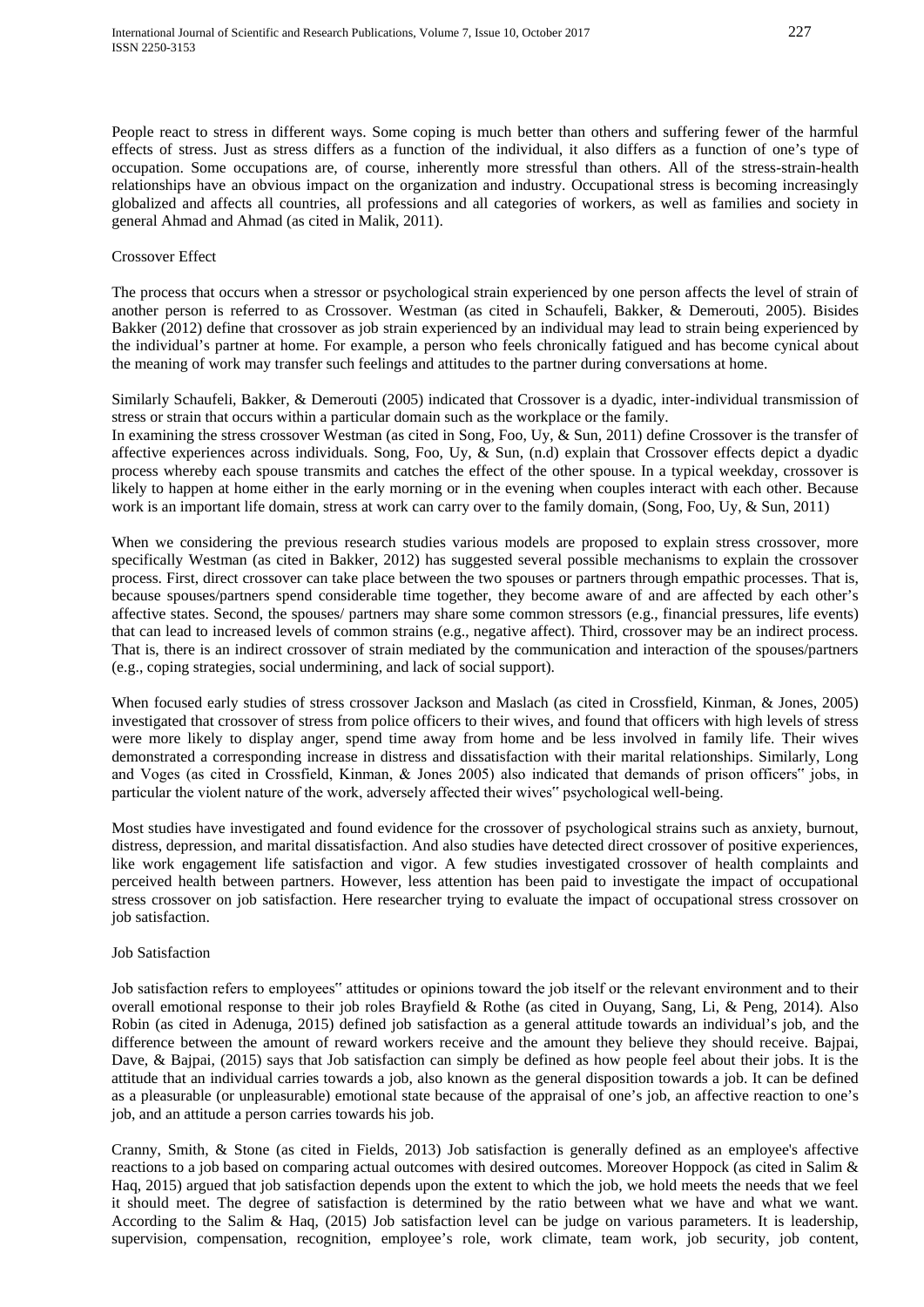technology suggestions, training and development, company image, facilities, advancement opportunities, role clarity, performance appraisal system, employee's suggestion.

Finally we can create an argument as Job satisfaction is the result of so many factors. The terms are highly personalized, as the level of satisfaction differs from time to time and situation. (Salim & Haq, 2015). Furthermore Okwaraji & Aguwa, (2015) have explored that Job satisfaction has to do with the positive orientation of an individual towards his or her work. Variables like pay, promotion, working conditions, leadership, social relationships and the job itself were said to influence the level of job satisfaction an individual derives from his or her work.

According to the literature different studies were conducted by researchers in different contexts regarding job satisfaction. Al-Zubi, (2010) was conducted a research study to investigate the relationship between Organizational Justice and Job Satisfaction. The findings also suggested that this was positive association organizational justice and job satisfaction. Employee job satisfaction depends upon the organizational justice of managers. Adenuga,(2015) was found that there is significant relationship in the occupational stress and job satisfaction of bank employees according to the results of the study on Impact of Occupational Stress on Job Satisfaction and Mental Health of First Bank Employees. And it was further revealed that occupational stress predicted job satisfaction and mental health. Based on the findings, it was suggested that mental health and job satisfaction of the bank employees be given greater attention. On the other hand aspects of the work situation have been shown to be determinants of job satisfaction. For example, a broad situational factor job level is positively correlated with satisfaction with all aspects of the job probably because higherlevel jobs tend to have better working conditions, pay, promotion prospects, supervision, autonomy, and responsibility (Robie, Ryan, Schmieder, Parra, & Smith, as cited in Fields, 2013).

A qualitative study (Bussing, Bissels, Fuchs, & Perrar,as cited in Fields, 2013) suggested that job satisfaction is developed through assessment of the match among expectations, needs, motives, and the work situation. Based on this assessment, a person builds up satisfaction (steady feeling of relaxation as a result of met expectations and needs) or dissatisfaction (feeling of tension as a result of unsatisfied needs and expectations) with her or his work. Under the concept of job satisfaction, several studies were done through analyzing relationship of job satisfaction with organizational commitment, burnout, and occupational stress too. Most previous studies have focused on occupational characteristics, including income, job characteristics, work–family conflict, stress, and leadership (Judge, Piccolo, Podsakoff, Shaw, & Rich, 2010). Although none of the studies have been done to investigate the relationship between crossover of occupational stress and job satisfaction regarding executive level employees in Sri Lankan context. Therefore the aim of the present study is to explore the relationship between crossover of occupational stress and job satisfaction based on the sample executive employees.

#### 3. METHODOLOGY

Conceptual Framework



The research consists with both primary and secondary data. The primary data was collected through self-administrated questionnaire to assess the crossover of occupational stress on job satisfactions of executive level employees. The secondary data was collected through the cadre reports. The total number of married, dual earner executive level employees working was considered as total population. The sample frame consists with 53 executive level employees including merchandisers, fabric technologists, garment technologists, supply chain executives, HR & Finance executives. Theoretically, move in to sampling is suitable if there is a too large population. Since the particular population was not too much large conducting a Census without doing sampling, resulted an error free sample and ensured the generalization. Therefore researcher studies all the 53 executive level employees in this study to collect the data. Each couple received two identical sets of questionnaires, marked as employee Questionnaire and partner questionnaire, together with an instruction sheet asking them to complete their questionnaires independently without consulting their partner. All questionnaires were anonymous, but number coded in order to allow each couple's questionnaires to be matched.

Dependent variable of the study; Job Satisfaction was measured through M&S employee questionnaire. It was conducted through job satisfaction global scale developed by Brayfield and Rath (as sited in Hoole & Wermeulem 2003). This Global job satisfaction scales were designed to assess employees" overall job satisfaction; rather than job satisfaction with facets of the job and was used to measure the job satisfaction in vide variety of jobs. Among global job satisfaction measures the Overall Job Satisfaction Scale (OJS; Brayfield & Rothe, 1951) seems to be the most popular and the most comprehensive scale for measuring OJS. Reliability value of the original questionnaire in previous study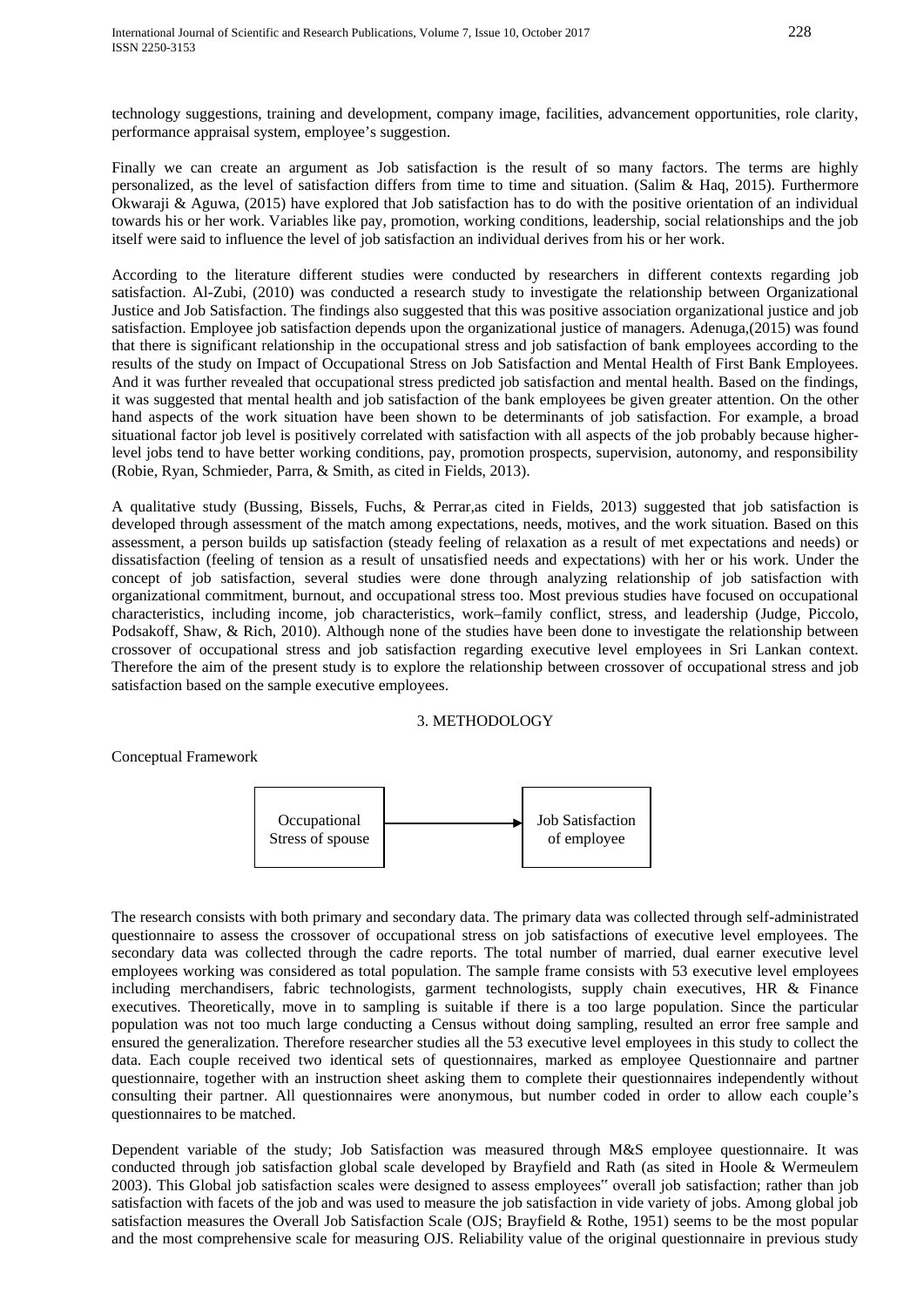was 0.87. The measurement scale consists with 17 items including 4 reverse coded items numbered as 6, 11, 14, and 26 in analyzing part values of these questions also will be revised.

The partner questionnaire is used to measure the independent variable occupational stress and it was measured by Occupational stress index developed by Srivastav and Singh (as sited in Puri 2011). The scale measured the extent of occupational stress on employee under 12 relevant components of the job life which case stress as role overload, role ambiguity, role conflict, unreasonable group and political pressure, responsibility for person, under participation, powerlessness, poor peer relations, powerlessness, poor peer relations, intrinsic improvement, low states, strenuous working conditions, and unprofitability through 25 questions. The reliability Cronbach alpha coefficient for the original scale as a whole is found to be 0.935 and validity is found to be 0.89. Partner questionnaire consists 8 reverse coded items from question 12 to 15, 17, 18, 20 and 23 in analyzing part values of these questions will be revised. The researcher has modified standard questionnaires to fit the context with five point Likert scale for both Occupational stress and Job satisfaction.

## 4. DATA PRESENTATION, ANALYSIS AND DISCUSSION

The total sample consists, 60% males and 40% female respondents. The highest respondent percentage is on male category. The table presents that the percentages of the respondents categorized by Age. Under the four main ranges respondents distributed as 11%, 36%, 28% and 25% for the age of respondents, for less than 25 years, between 25-35 years, 36-45 years and more than 45 years respectively. The highest respondents" percentage comes under the age range between 25-35 years as 36%. The lowest is under the age range below 25 years. Sample composition of the departments shows 23% respondents are in kids wear, as same as the women's wear departments comprise with 23% respondents as the highest. Menswear, lingerie, fabric and other department have 19%, 11%, 13%, and 11% respondents" percentage respectively. Other department category includes the departments of Human Resource, IT, Admin, and finance. When considering the each department percentage the highest respondents are in kids wear and Women's wear departments. Considering the educational level indicated on the table, majority of respondents (50.9%) were belongs to the graduate level. 24.5% respondents were belongs to the both of diploma and master educational level. However no any of responder found to be categorized under the A/L category. Most of the respondents (36%) have work experience between 1-5 years and 32% of the respondents have work experience between 6-10 years. There are fewer amounts of respondents have more than 10 year and below 1year experience as 21% and 11% respectively.

# Reliability Analysis

The standard questionnaire was used for the present study has the reliability value of 0.935 and 0.87 for occupational stress and JS respectively. Reliability of the measurement has been tested by using Cronbatch's alpha.

# Correlation Analysis

The correlation coefficient is measures the strength of the association between any two metric variables (Hair et al., as cited in field, 2009). Since the significant values (P value) appear 0.000 and less than the 0 .05, the variables were significant at 95% confidence level. According to the results of the correlation matrix the dependent variable and the independent variables were negatively correlated to each other by - 0.639. There was a high degree of negative correlation  $(0.5 < r < 0.75)$  between occupational stress of partner and job satisfaction  $(-0.639)$ .

#### Table 1: Correlation Analysis

|                         |                   | Occupational Stress of Partner |
|-------------------------|-------------------|--------------------------------|
| <b>Job Satisfaction</b> | Correlation Value | $-0.639$                       |
|                         | P Value           | 0.000                          |

### Regression Analysis

Since the occupational stress of spouse were correlated with dependent variable simple regression analysis was used to measure the impact of the independent variable on dependent variable.

Coefficient of Determination (R2) indicates that how well data points fit a line or curve. The result should be in range between 0 to 1 (Field, 2009).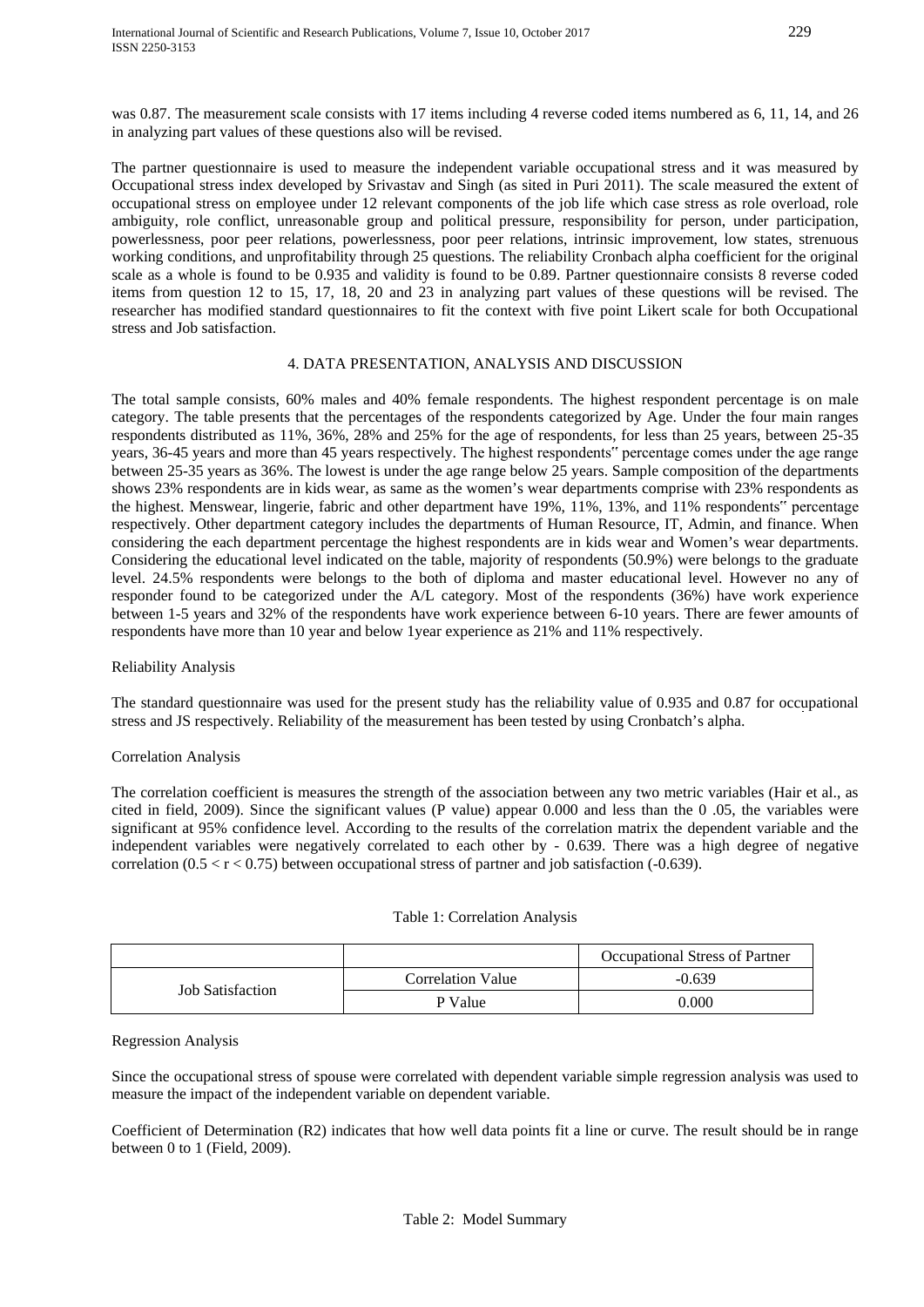| Model |       | R Square | <b>Adjusted R Square</b> | Standard error for the estimate |
|-------|-------|----------|--------------------------|---------------------------------|
|       | 0.639 | 0.408    | 0.396                    | 0.4821336                       |

Table 2 shows the model summery of regression analysis. Value of the explanatory power  $(R^2)$  shows the degree to which extent the variance of the dependent variable is explained by independent variables looking at  $\mathbb{R}^2$ , it can be concluded that, 40.8% (0.408) of the variance of employee job satisfaction is explained by occupational stress level of their partner. But 59.2% of the variance of employee job satisfaction is explained by other influencing factors which are not covered by the current study.

## Analysis of Variance (ANOVA)

ANOVA is used to test the significance of the model. According to Field (2009) if the P value is less than 0.05 (P value  $< 0.05$ ) the model is significance relevant to the 95% of confident level.

|  | Table 3: Significance of the modal |  |  |
|--|------------------------------------|--|--|
|  |                                    |  |  |

| Model |            | Sum of Squares | Df | Mean Square | F      | Sig. |
|-------|------------|----------------|----|-------------|--------|------|
|       | Regression | 8.169          |    | 8.169       | 35.143 | .000 |
|       | Residual   | 11.855         | 51 | .232        |        |      |
|       | Total      | 20.024         | 52 |             |        |      |

Analysis of Variance (ANOVA) test shows that the regression model is significant since the significant level is 0.000 which is less than 0.05.

# Table 4: Coefficient table

| Model                         | Unstandardized<br>Coefficients |            | Standardized<br>Coefficients | Т        | Sig. |
|-------------------------------|--------------------------------|------------|------------------------------|----------|------|
|                               | B                              | Std. Error | <b>B</b> eta                 |          |      |
| Constant                      | 4.331                          | 0.265      |                              | 16.697   | .000 |
| Occupational<br><b>Stress</b> | $-0.511$                       | 0.86       | $-0.639$                     | $-5.928$ | .000 |

B value of the table represents the degree to which extent the dependent variable can be affected by a certain independent variable while other independent variables remain constant.

Analyzing the B coefficient of occupational stress of partner, it can be concluded as, occupational stress of spouse increases by 1 unit effect to decrease the expected job satisfaction of M&S employee by 0.511 units and vice versa. Anyhow, this conclusion can be done with 95% confidence level since the significant level is 0.000.

According to the result of the coefficient table the regression equation can be create as follows.

Ex:  $Y/x1 = β0 + β1X1$ Job satisfaction  $= 4.43 - 0.511$  Occupational stress of spouse

# 4.2.5 Hypotheses Testing

Hypotheses can be tested by using the P - value (sig level) of each B coefficient of independent variables. Confident interval of accepting hypotheses in social sciences is 95%. To achieve this confident interval, P - value should be equal to or less than 0.05. If it is not equal to or less than 0.05, null hypotheses cannot be rejected. In another way alternate hypothesis is not supported.

P - Value of the B coefficient of occupational stress of the partner is 0.000 which denotes that occupational stress of partner effect on Job satisfaction of employee with 0.000 significant level which is lower than 0.05. Since the P – value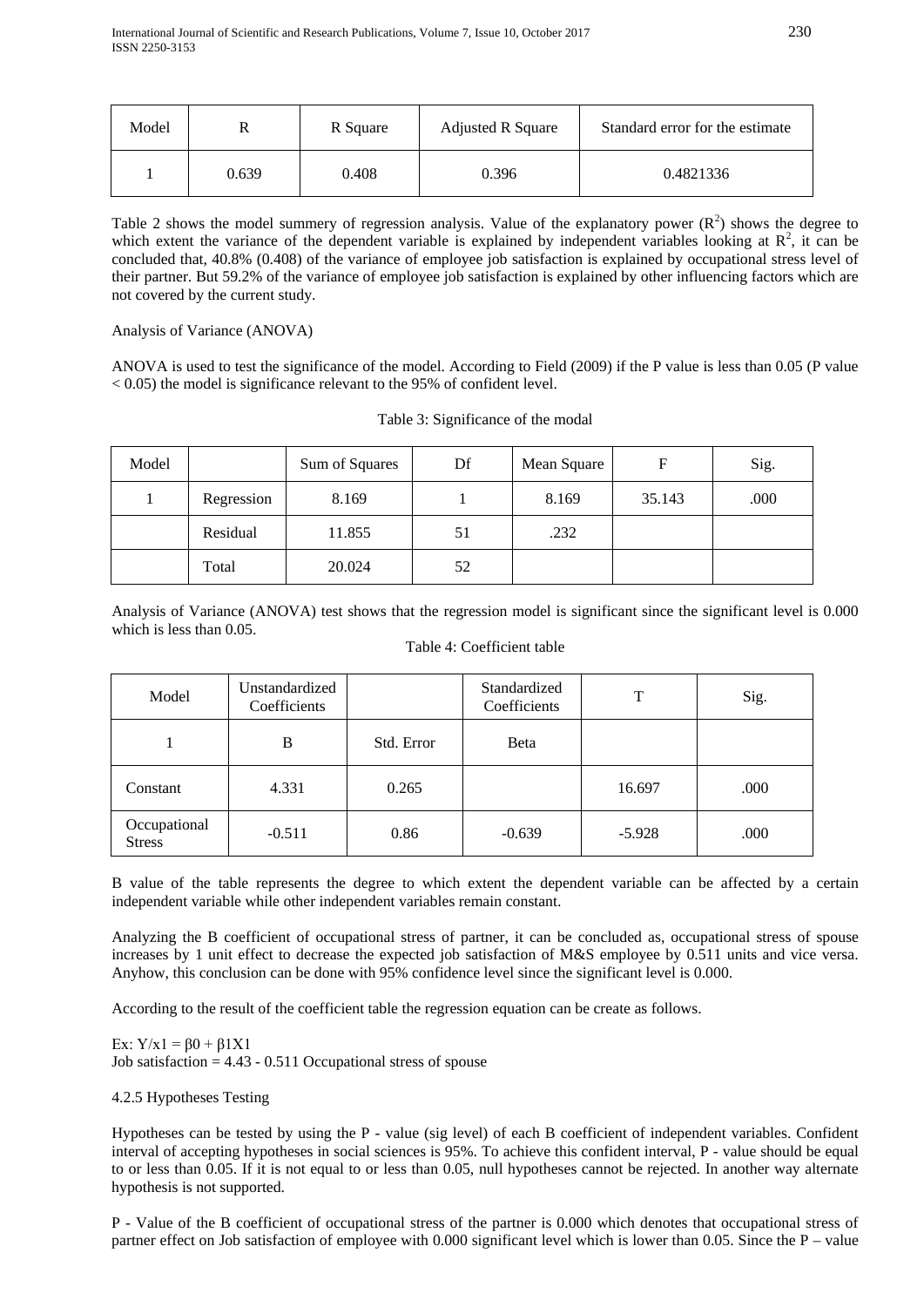is lower than the recommended level,  $H_1$  is accepted. Thus it can be concluded as, Occupational stress of partner significantly effect on Job satisfaction of employee.

#### Discussion

The purpose of this research was to examine the effect of crossover of occupational stress to job satisfaction, among employees in M&S SLRO. Research objectives were stated to find out the effect of occupational stress level of spouse on job satisfaction of M&S SLRO employees. Job satisfaction was measured by using global job satisfaction scale developed by Brayfield & Rothe (1951). Here occupational stress was considered as uni-dimensional concept and it was measured under 12 indicators as Role overload, Role conflict, Role ambiguity, Unreasonable group and political pressure, Responsibility for person, Under participation, Powerlessness, Poor peer relations, Intrinsic improvement, Low status, Strenuous working conditions, Unprofitability. Occupational stress was measured by Occupational stress index developed by Srivastav and Singh (1981). According to the findings of the study it shows that there is a significant correlation between crossover of occupational stress and job satisfaction of M&S SLRO employees. The correlation coefficients are the measure of the strength of the association between any two metric variables (Hair et al., as cited in field, 2009). Results of the study show that there was a high degree of negative correlation  $(0.5 < r 0.75)$ between occupational stress of partner and job satisfaction. It shows that the correlation between crossover of occupational stress and job satisfaction of M & S SLRO employees equal to -0.639. Since the significant values appear 0.000 and less than the 0 .05 (P value), the variables were significant at 95% confidence level. In addition to that the regression analysis exhibit (by R2 value) that the occupational stress level experienced by the partner explained the job satisfaction of M & S SLRO employees by 40.8% and rest of the 59.2% was impact by the other factors and those other factors are not covered under this study.

According to the results of the hypotheses testing it was empirically proved that there was a negative impact of occupational stress of spouse on job satisfaction of M&S SLRO employees. It indicated that the higher level of occupational stress of spouse cause to decrease the level of job satisfaction of the employee. Number of previous researchers found out that OS can negatively contribute to the job satisfaction of employee. Adenuga, (2015) was found that there is significant relationship in the occupational stress and job satisfaction of bank employees based on the study conducted to measure the impact of Occupational Stress on Job Satisfaction and Mental Health of First Bank Employees. Furthermore Bajpai, Dave, & Bajpai, (2015) found that job stress has an negative impact on determination of the level of job satisfaction from the study of impact of work stress on job satisfaction of employees working in Indian banking sector. But none of the previous research studies tried to find out the impact of crossover of occupational stress on job satisfaction of employee. Based on the findings of the present study it can be proved that the crossover of occupational stress has an impact on job satisfaction of dual earner employees.

#### 5. CONCLUSION

The study was carried out with the purpose to inspect the impact of occupational stress of spouse on degree of job satisfaction of executive level employees in M&S SLRO. The tested model take occupational stress of spouse as the independent variable while job satisfaction of M&S SLRO as the dependent variable. All the executive level employees recognized under dual earner category, working at M&S SLRO were taken for the study as the sample. For collecting data researcher distributed two questionnaire named as M&S Employee questionnaire and Partner questionnaire. M&S employee questionnaire used to collect the data from M&S SLRO employees, relevant to the level of job satisfaction of employees. Meanwhile researcher used the Partner questionnaire to collect the data relevant to the occupational stress level of spouse. Researcher distributed these coded two questionnaires with instructed them to answer the questionnaire independently without consulting to each other. According to the results the sample distribution was approximately equal for male employees as same as, female employees; contributing to the workforce from considerable amount (40% from the sample). It was proved that the Sri Lankan workforce composition comprised with considerable amount of female participation. And it was proved that the respondents of the sample were educated and young. According to the statistical analysis of the study it shows that occupational stress experienced by the spouse negatively impact on job satisfaction level of M&S SLRO employees. Considering the correlation coefficient results of the study it indicated that there is a negative relationship between the occupational stress experienced by the spouse and job satisfaction level of M&S SLRO employees. Furthermore the result of regression analysis also shows that the occupational stress experienced by spouse negatively impact on job satisfaction of M&S SLRO employee by -0.511. Finally we can arrive a conclusion, based on the study as crossover of occupational stress negatively impact on job satisfaction of M&S SLRO employees.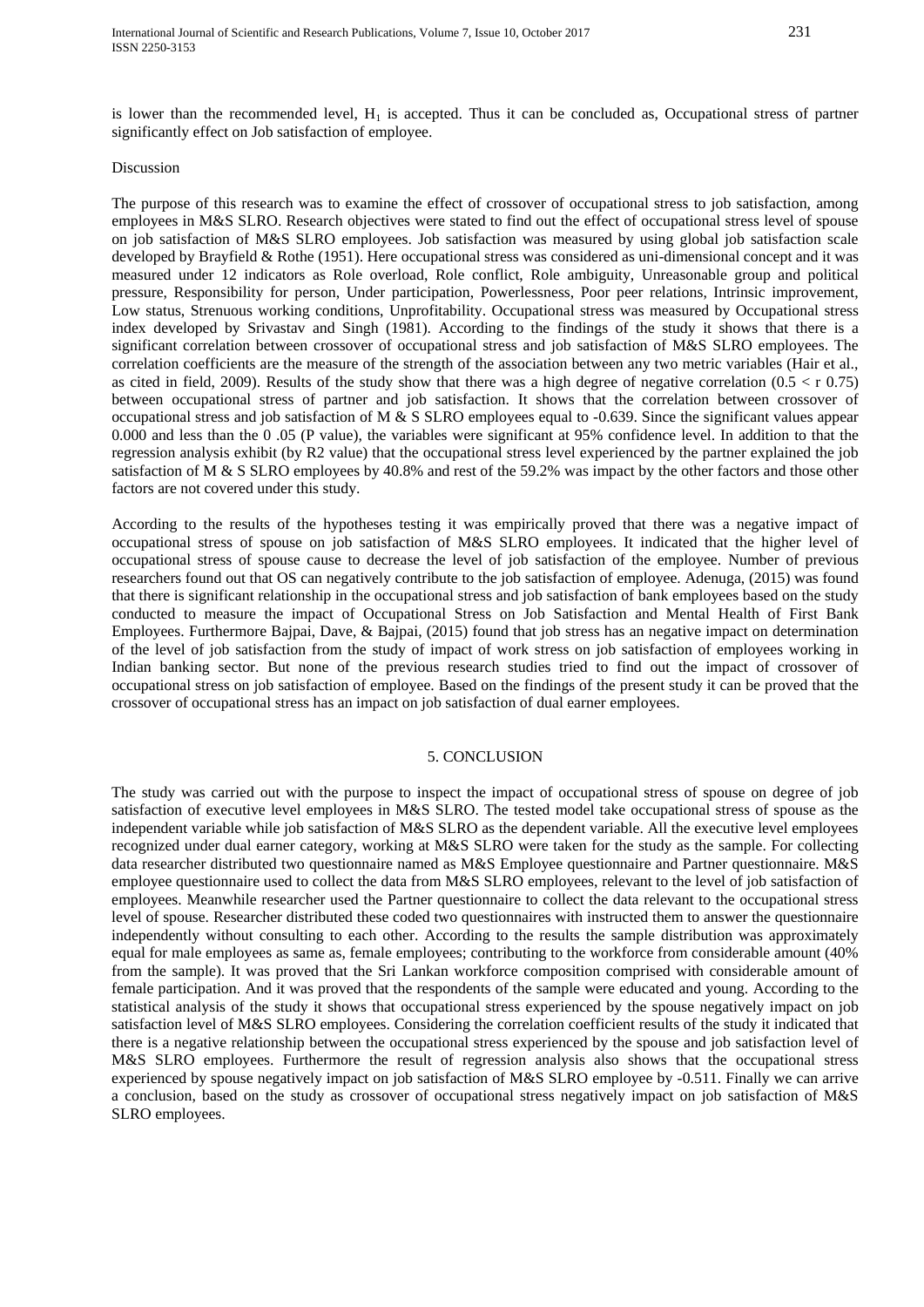#### LIST OF REFERENCE

Abele, A. E., & Volmer, J. (2011). Dual-Career Couples: *Specific Challenges for Work-Life Integration*. 173-183.

Adenuga, O. A. (2015). Impact of Occupational Stress on Job Satisfaction and Mental Health of First Bank Employees Implication for Personnel Psychologists. *American Journal of Psychology and Cognitive Science*, 15-21.

Adenuga, O. A. (2015). Impact of Occupational Stress on Job Satisfaction and Mental Health of First Bank Employees: Implication for Personnel Psychologists. *American Journal of Psychology and Cognitive*, 15-21.

Al-Zubi, H. A. (2010). A Study of Relationship between Organizational Justice and Job Satisfaction. *International Journal of Business and Management*, 102-109.

Bajpai, J. V., Dave, T. V., & Bajpai, S. (2015, April 11). A Study of Impact of Work Stress on Job Satisfaction of Employees Working in Indian Banking Sector. *International journal of business quantitative economics and applied management research*, 27-32.

Bakker, A. (2007). The crossover of work engagement between working couples. *Journal of Managerial Psychology*, 220-236.

Bakker, A. B. (2012). The spilover-crossover model. 1-31.

Crossfield, S., Kinman, G., & Jones, F. (2005). Crossover of occupational stress in dual career couples . Routletge, 211-232.

Evangelia Demerouti ¤, A. B. (2005). Spillover and crossover of exhaustion and life. *Journal of Vocational Behavior*, 268.

Families and work institute in New York. (2012). National study of the Changing workforce. New York.

Fernando, W. R. (2007). Organizational Degradation due to Stress: An Empirical Study in Sri Lankan Private Sector Commercial Banks. *Journal of Human Resource Management*, 187-204.

Fields, D. L. (2013). 1 Job Satisfaction. In Taking the Measure of Work: A Guide to Validated Scales for Organizational Research and Diagnosis (pp. 1-43). Thousand Oaks: SAGE Publications, Inc.

Fields, D. L. (2013). Taking the Measure of Work: A Guide to Validated Scales for Organizational. Thousand Oaks: SAGE Publications, Inc.

G, L. (2005). Humen Resource Management .

Jayashree, R. (n.d). Stress management with special reference to public sector bank employees in chennai. *International Journal of Enterprise and Innovation Management Studies* (IJEIMS), 34-39.

Malik, N. (2011). A study on occupational stress experienced by private and public banks employees in Quetta City. *African Journal of Business Management*, 3063-3070.

National Institute of Occupational Safety and Health. (1999).

Okwaraji, & Aguwa. (2015). Burnout, Psychological Distress and Job Satisfaction among Secondary School Teachers in Enugu, South East Nigeria. *Journal of Psychiatry*, 14-66.

Ouyang, Z., Sang, J., Li, P., & Peng, J. (2014). Organizational justice and job insecurity as mediators of the effect of emotional intelligence on job satisfaction: A study from China. 147-152.

Park, J. (2007). Work stress and job perfrmance.

Rahim. (2010). Emotional interligence and Stress: An Analylitical Study of Pakistan Banks. *. International Journal of Trade, Economics and Finance*. , 1,2.

Rao, S., & Borkar, S. (2012). Development of Scale for Measurement of Stress and Performance Status of Public and Private Sector Bank Employees. *Indian Streams Research Journal*, 34-39.

Rehman, S. u., Khan, M. A., Afzal, H., Akhter, W., & Ali, I. (2010). Stress in banker"s life: Demands-control model as predictors of employee"s activity participation. *African Journal of Business Management*, Vol. 4(9), 1679-1690.

Salim, G., & Haq, S. (2015). A study on job satisfaction of IT industry employees. *Innovative journal of business and management*, 1-7.

Schaufeli, W. B., Bakker, A. B., & Demerouti, E. (2005). The crossover of burnout and work engagement among working couples. SAGE Publications.

Skogstad, A., Aasland, M. S., Nielsen, M. B., Hetland, J., Matthiesen, S. B., & Einarsen, S. (2014). The Relative Effects of Constructive Laissez-Faire, and Tyrannical Leadership on Subordinate Job Satisfaction. Zeitschrift fur Psychologie, 221-232.

Song, Z., Foo, M. D., Uy, M. A., & Sun, S. (2011). Unraveling the Daily Stress Crossover Between Unemployed Individuals and Their Employed Spouses. Vol. 96, No. 1, 151–168.

Weerasinghe, & Batagoda. (n.d). Job stress and job satisfaction: a study of mangerial employees in domestic commecial bank.

Westman, M. (2001). Stress and strain crossover. Human Relations , 54(6), 557\_/591.

Westman, M. (2002). Gender asymmetry in crossover research. In D. L. Nelson & R. J. Burke (Eds.), Gender, work stress and health (pp. 129/150). Washington, DC: APA Publications.